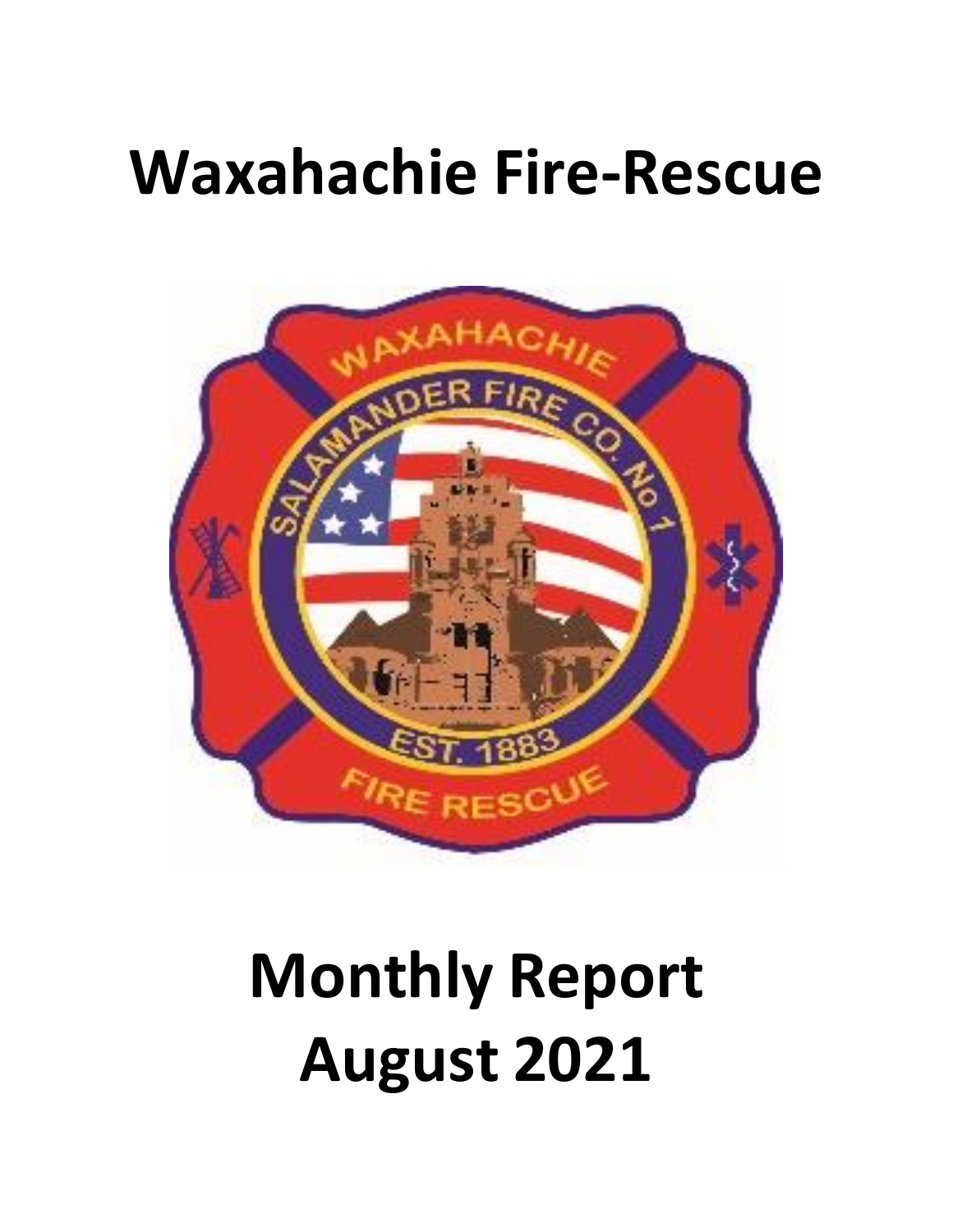

## **Fire Statistics**



| <b>Major Incident Type</b>                        | Count | Percentage |
|---------------------------------------------------|-------|------------|
| <b>Fires</b>                                      | 8     | 1.81       |
| Overpressure rupture, explosion, overheat-no fire |       | 0.23       |
| Rescue & Emergency Medical Service                | 334   | 75.74      |
| Hazardous Condition (No Fire)                     | 11    | 2.49       |
| Service Call                                      | 45    | 10.20      |
| Good Intent Call                                  | 11    | 2.49       |
| False Alarm and False Call                        | 31    | 7.03       |
| <b>Total All Calls</b>                            | 441   |            |

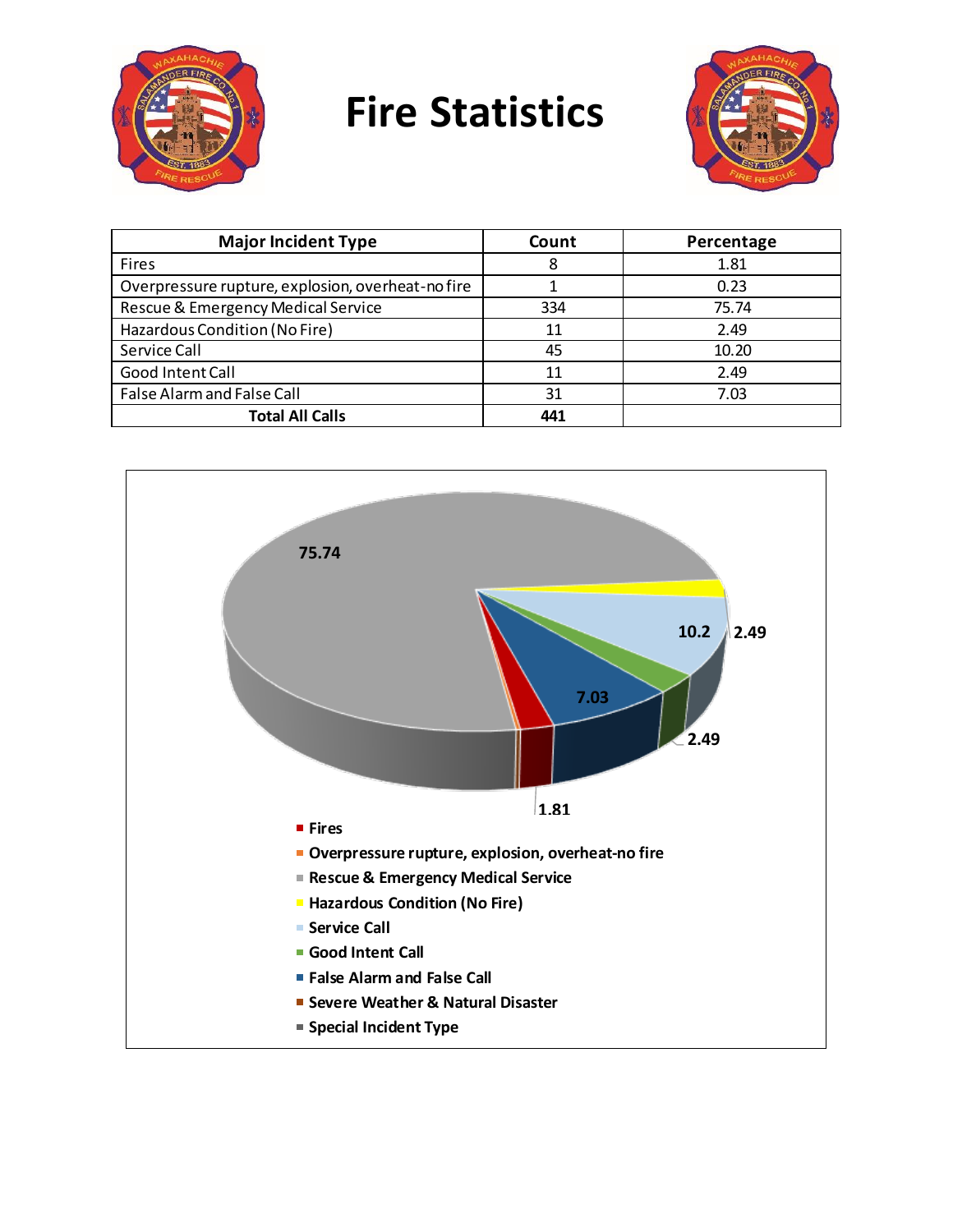

**Fire-Rescue Incident** 

## **Response Time Analysis**



| <b>Response Minutes</b>               | Count       | Percentage                         |
|---------------------------------------|-------------|------------------------------------|
| 00                                    | 4           | 0.91                               |
| 01                                    | 13          | 2.95                               |
| 02                                    | 26          | 5.90                               |
| 03                                    | 64          | 14.51                              |
| 04                                    | 86          | 19.50                              |
| 05                                    | 75          | 17.01                              |
| 06                                    | 62          | 14.06                              |
| 07                                    | 42          | 9.52                               |
| 08                                    | 18          | 4.08                               |
| 09                                    | 18          | 4.08                               |
| 10                                    | 7           | 1.59                               |
| 11                                    | 4           | 0.91                               |
| 12                                    | 4           | 0.91                               |
| 13                                    | $\mathbf 0$ | 0.00                               |
| $14+$                                 | 18          | 4.08                               |
| <b>Total of All Incident Arrivals</b> | 435         | <b>Average Response Time 06:16</b> |
| <b>Cancelled Prior to Arrival</b>     | 6           | <b>NA</b>                          |
| <b>Total Incidents</b>                | 441         |                                    |

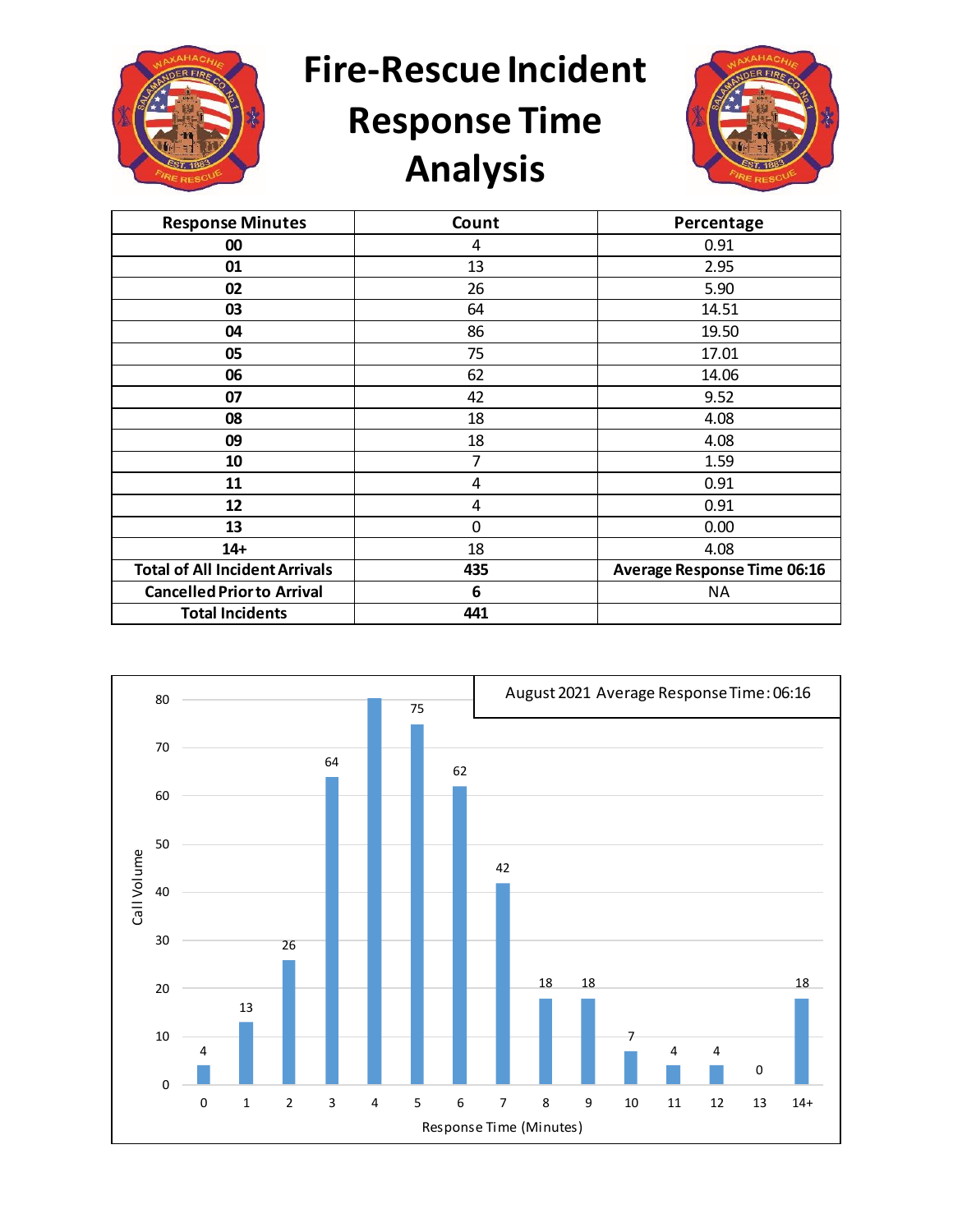

#### **Monthly Fire Prevention / Inspection Statistics**



| <b>Fire Prevention &amp; Inspection Activity</b> | Count       | Percentage   |
|--------------------------------------------------|-------------|--------------|
| Certificate of Occupancies                       | 15          | 14.42        |
| Fire Alarm Inspection                            | 4           | 3.85         |
| <b>Foster Home Inspections</b>                   | 3           | 2.89         |
| <b>General Inspections</b>                       | 9           | 8.65         |
| <b>Plan Reviews</b>                              | 48          | 46.15        |
| Site Inspections                                 | 0           | 0.00         |
| Fire Sprinkler Inspections                       | 13          | 12.5         |
| Ventahood Inspections                            | 4           | 3.85         |
| Other Inspections                                | $\mathbf 0$ | 0.00         |
| Re-Inspections                                   | 1           | 0.96         |
| <b>Total Inspections</b>                         | 97          | 93.27        |
| Consultations                                    | 0           | 0.00         |
| <b>Control Burn Authorizations</b>               | 1           | 0.96         |
| <b>Presentations Made</b>                        | $\mathbf 0$ | $\mathbf{0}$ |
| <b>Total Miscellaneous Activity</b>              | 1           | 0.96         |
| Incident Response (on-duty)                      | 6           | 5.77         |
| Incident Response (off-duty)                     | $\mathbf 0$ | 0.00         |
| <b>Total Incident Responses</b>                  | 6           | 5.77         |
| Fire/Arson Investigations Performed (on-duty)    | 0           | 0.00         |
| Fire/Arson Investigations Performed (off-duty)   | $\mathbf 0$ | 0.00         |
| <b>Total Investigations</b>                      | $\mathbf 0$ | 0.00         |
| <b>Total All Activities</b>                      | 104         |              |